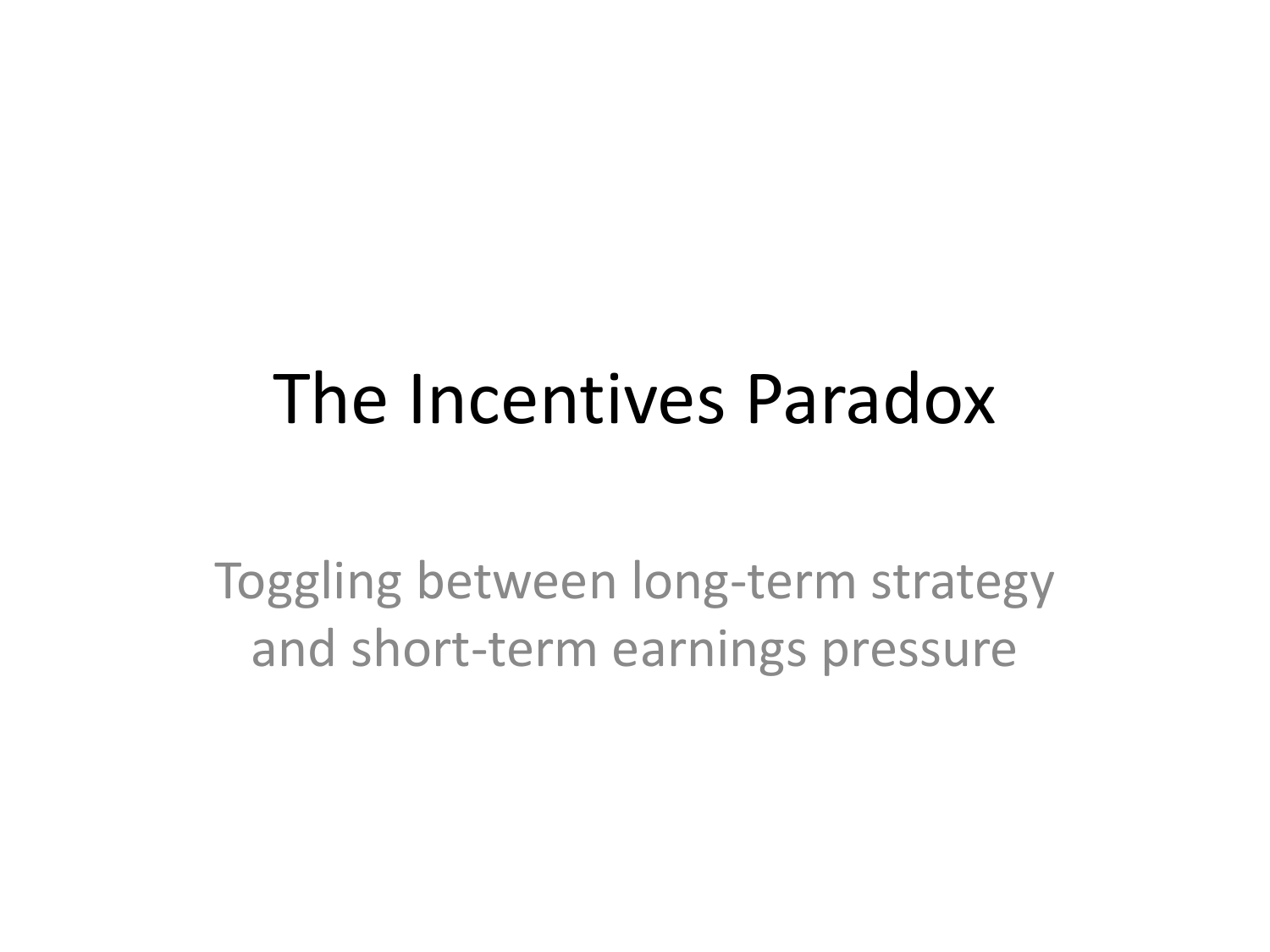### Anybody can manage short, and anybody can manage long. Balancing those two things is what management is

*--Jack Welch, former Chairman and CEO, GE*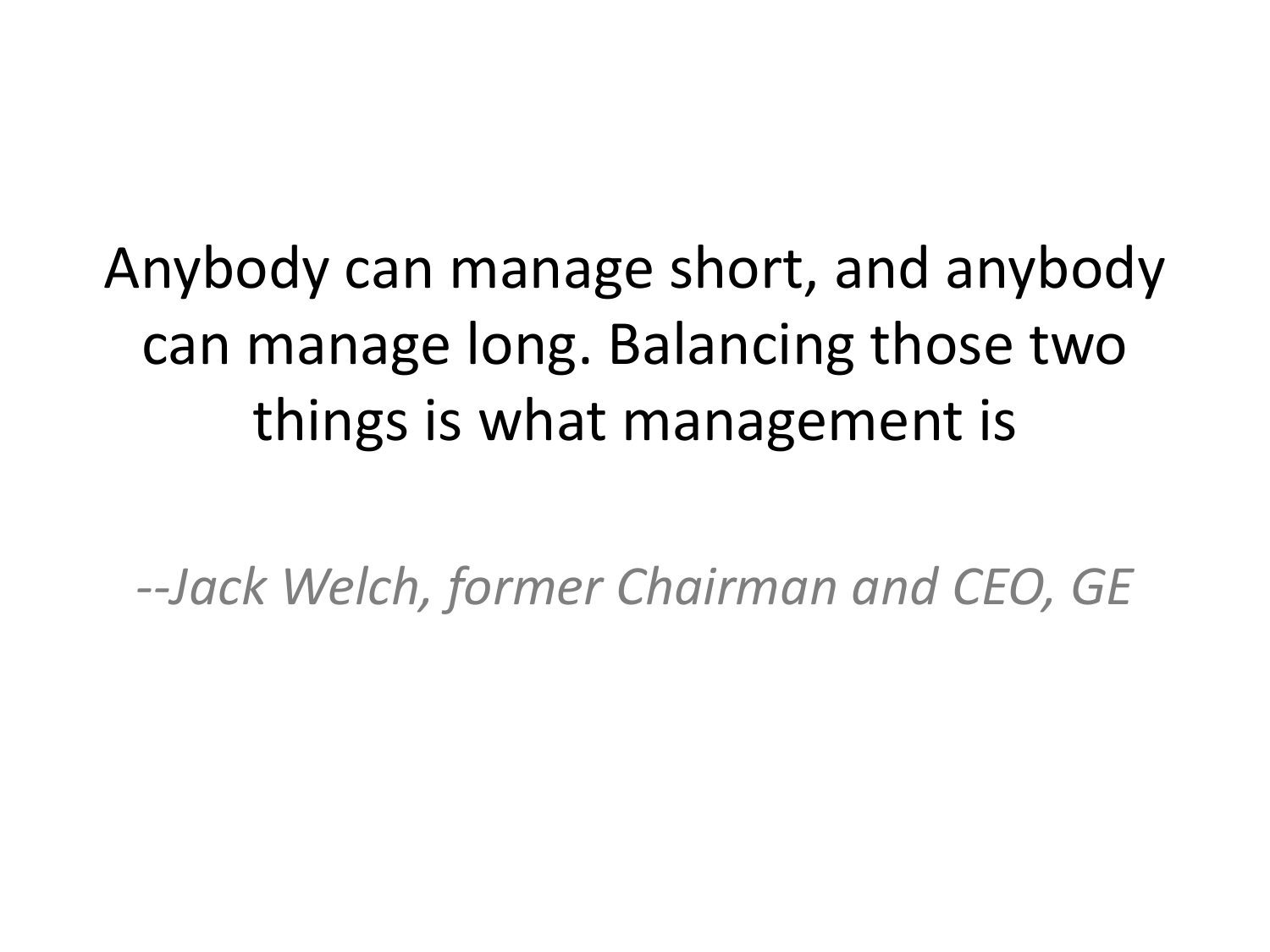### What is short-termism?

- " The excessive focus of decision-makers on short-term goals at the expense of longer term objectives" *Ernst & Young Poland Report*
- What suffers?
	- Strategy
	- Fundamentals (ROA, ROIC)
	- Human capital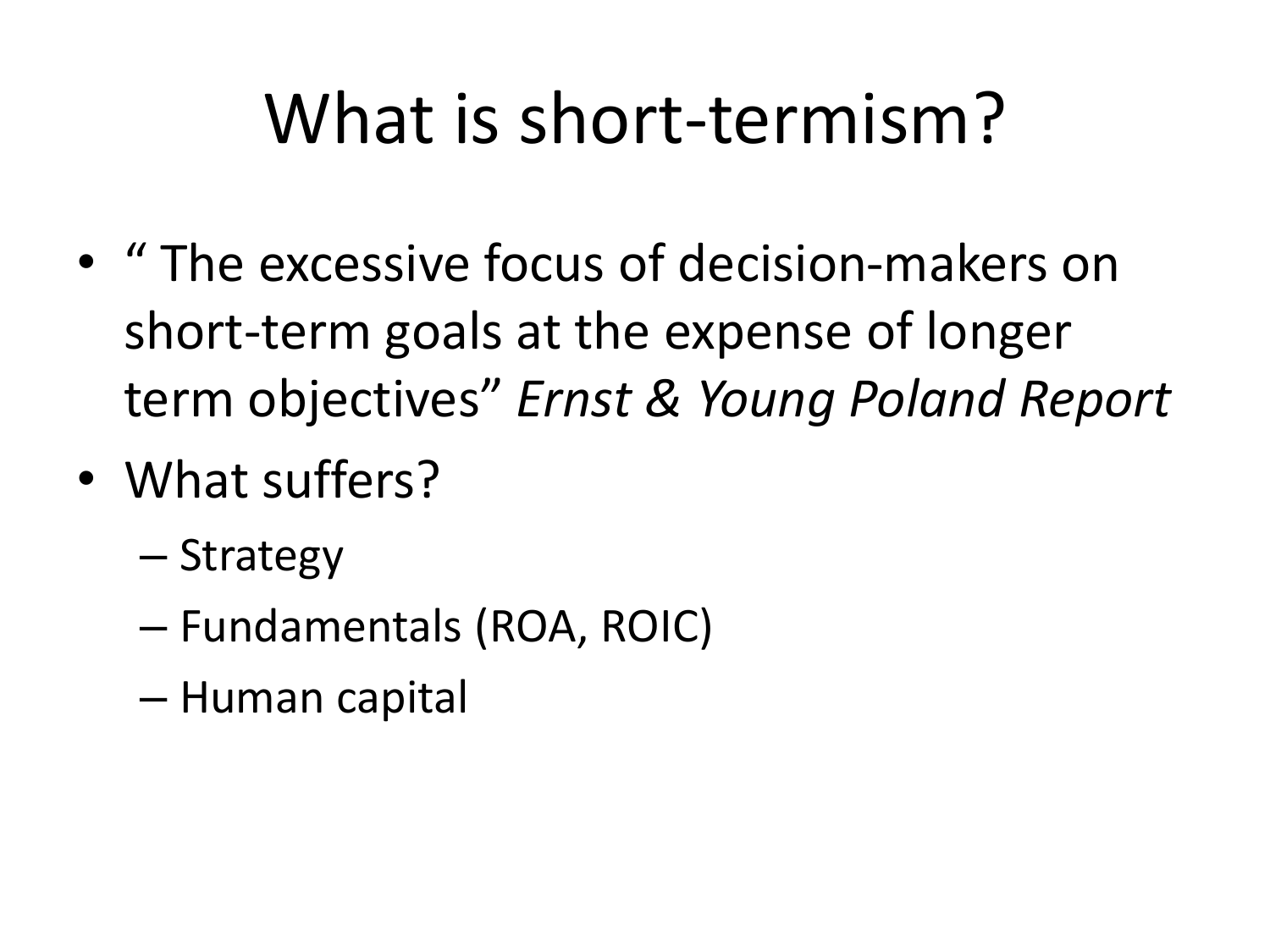# What drives it?

- Every pundit has a view
- And every pundit cites different research, most of which is contradictory
- BUT some common drivers are…
	- Incentive plans of asset managers and executives
	- Decreasing CEO tenure
	- Frequency and nature of CEO communication
	- "Transient" investors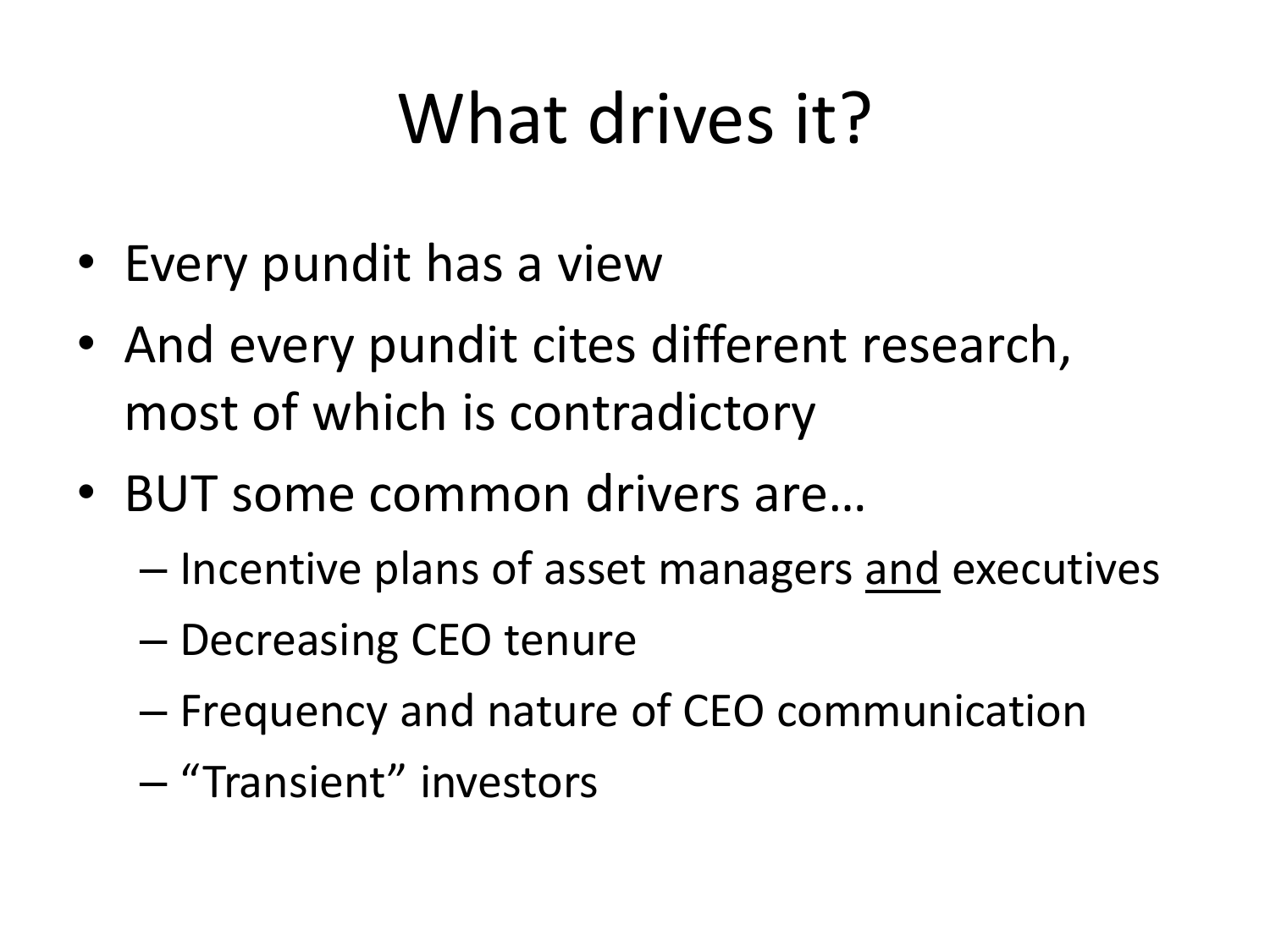- Plus:
	- new technologies
	- globalization of financial markets
	- reduced trading times and transaction costs
	- market volatility
	- omnipresent media
	- increasing role of institutional investors
	- shareholder activism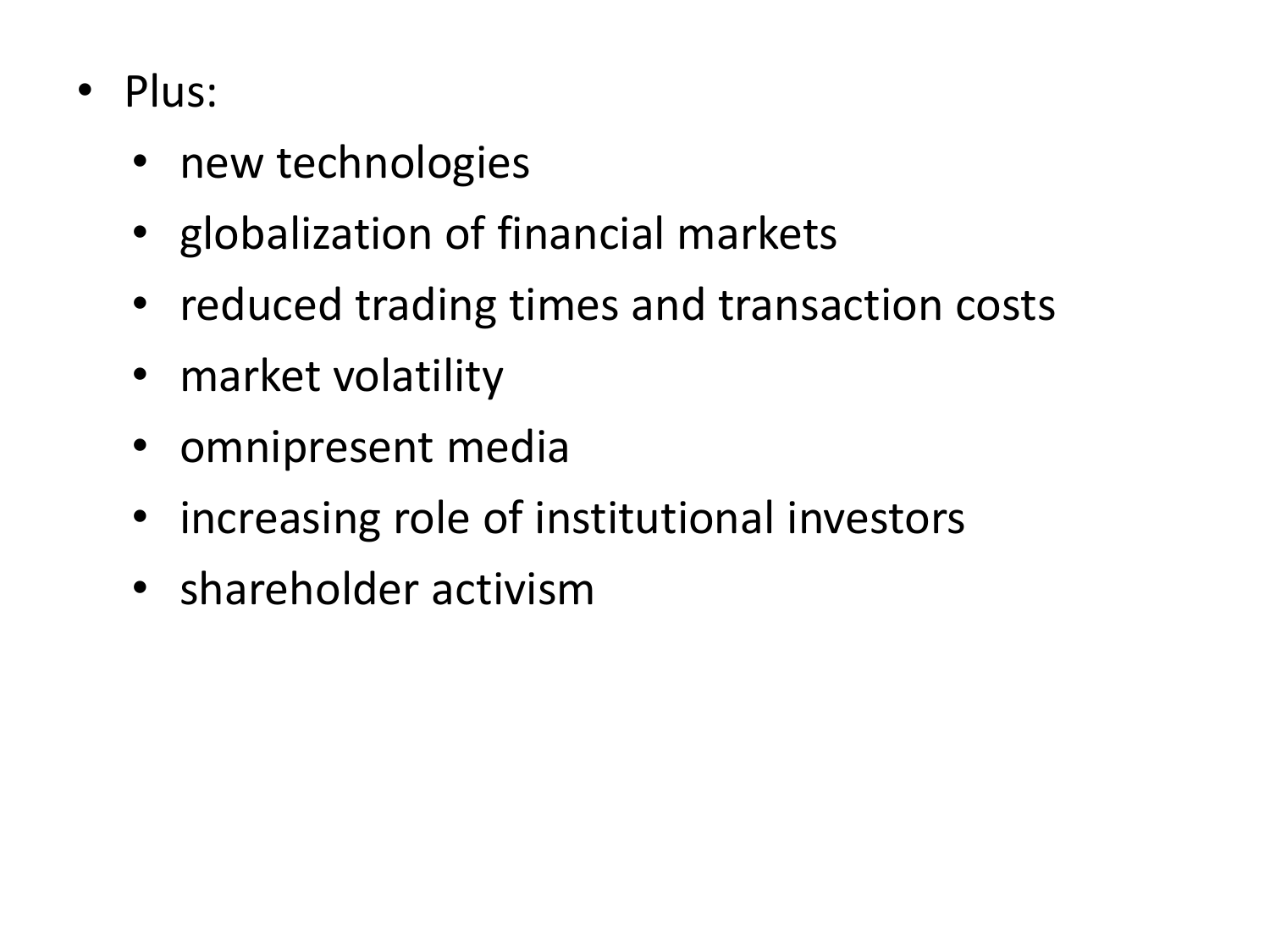# Emerging regulation/standards don't help

- Relentless focus on relative TSR (see proposed SEC regs on disclosure) – "every dog has his day"
- Negative proxy advisor view of CEO contracts potentially influencing reduction in tenure
- Fixation on performance-based pay: emerging research suggest no meaningful correlation with results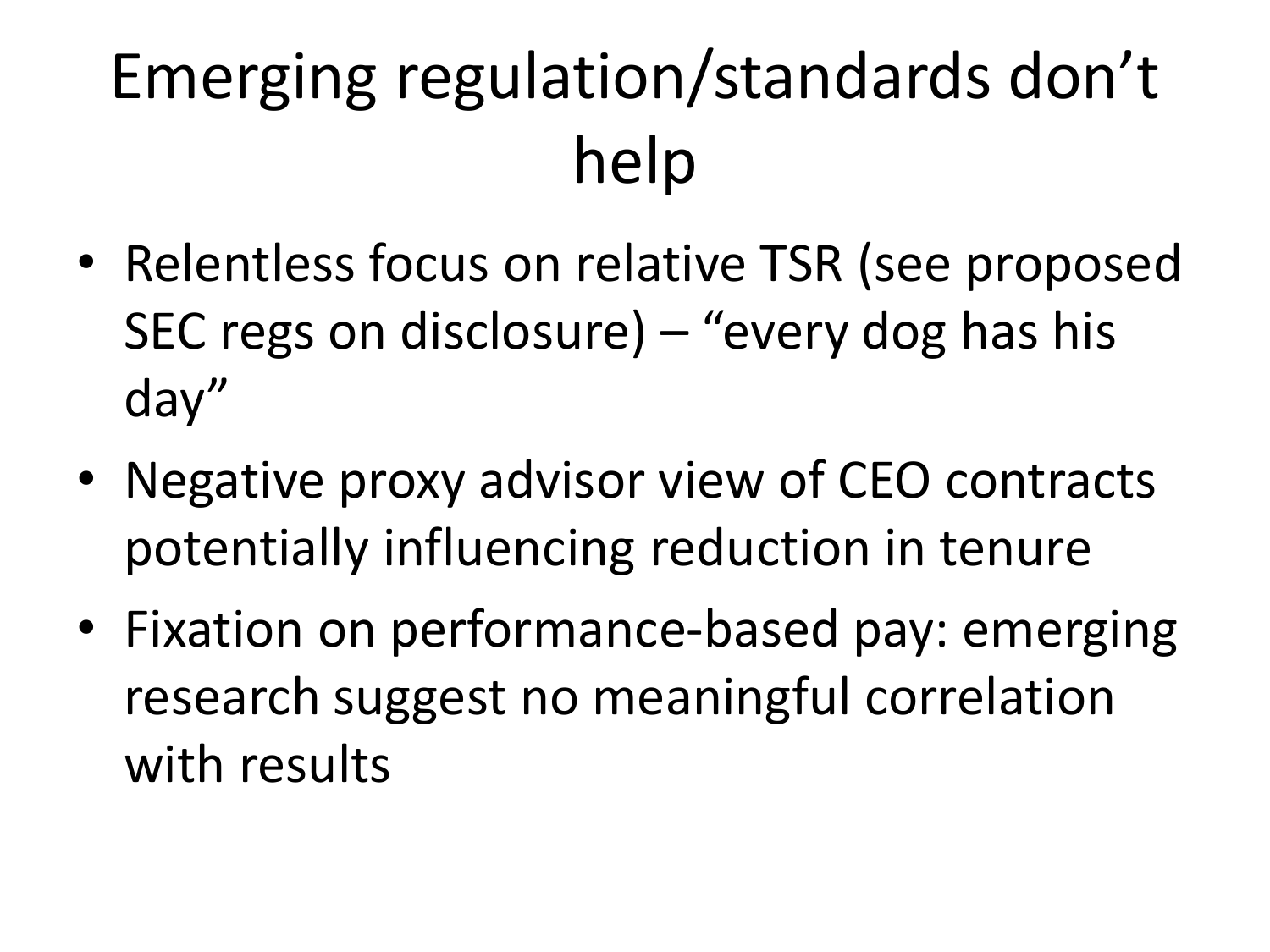## Is this problem solvable?

• NO

– "It's unrealistic to expect most CEOs of publicly listed companies to ignore short-term pressure from the financial markets...The only way to foster meaningful change is to enlist pension funds, mutual funds, and other large investors in the cause. " Dominic Barton, Mckinsey and Co, with Mark Wiseman, head of Canada Pension Plan Investment Board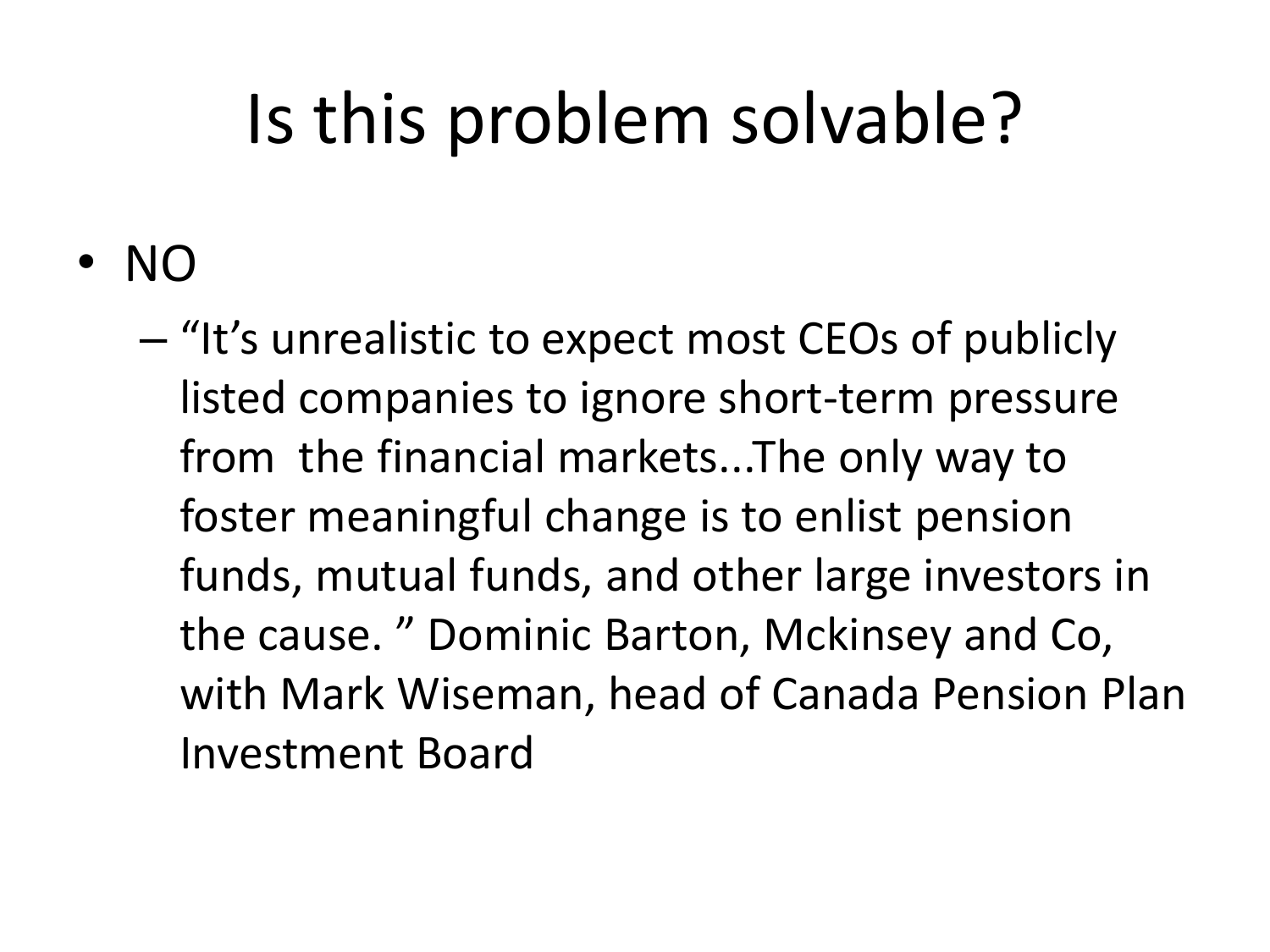# NO…

- "Too many investment managers…focus excessively on quarterly performance relative to their benchmark and competing funds…People do what they are rewarded for doing…" Alfred Rappaport, Saving Capitalism from Short-Termism
- "The world would be a better place if businesses stopped thinking so much about short-term results and focused more on the long term…Yet it has proved nearly impossible to shift their behavior…" Adi Ignatius, Harvard Business Review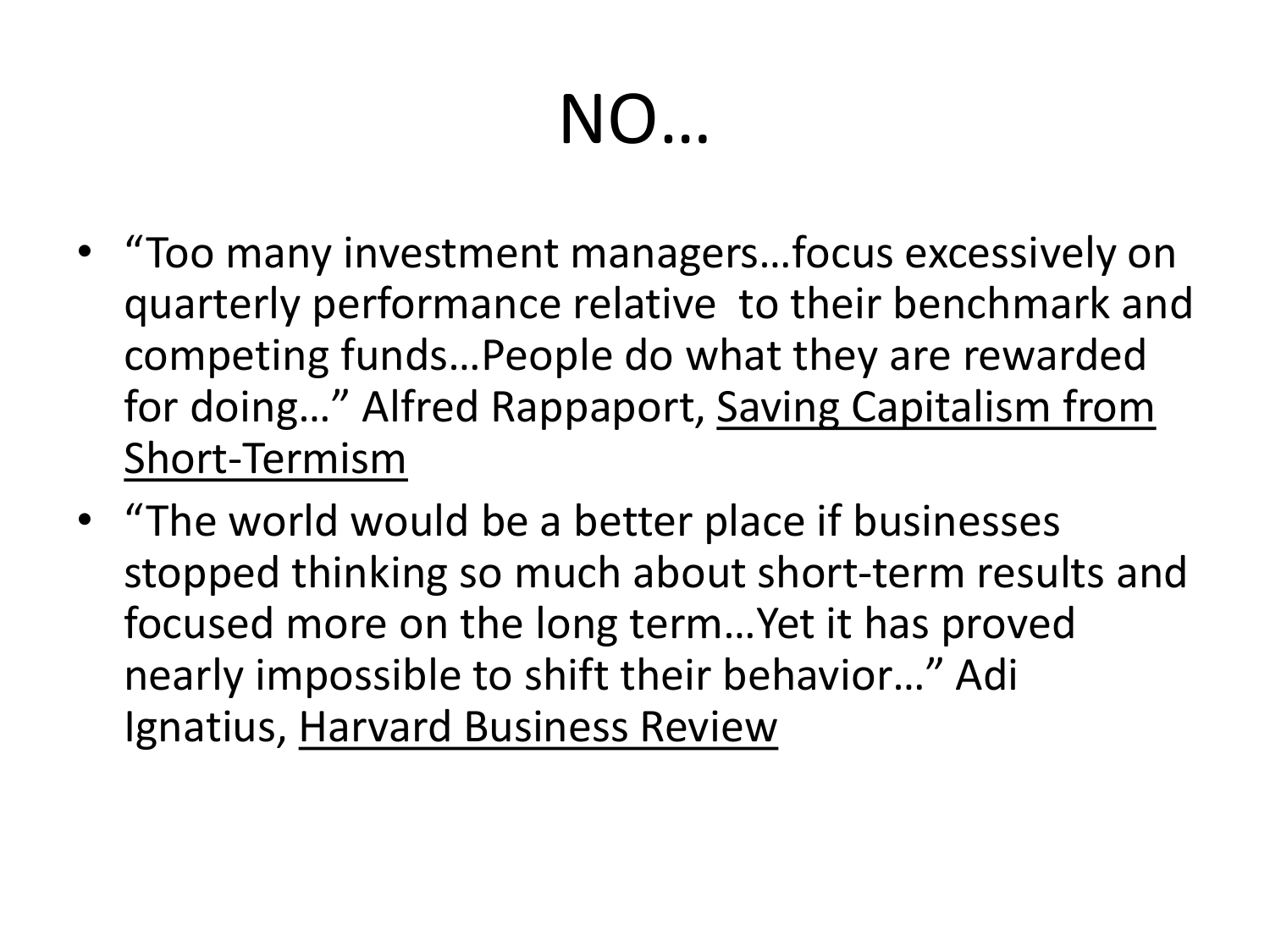## …Or maybe

- Lengthen CEO tenure and focus on long-term investment *EY Poland Report*
- Abandon the notion of growing shareholder value a money-maker for the C-suite – and focus instead on investing in the future and in talent *Roger Martin, Fixing the Game*
- Lengthen time horizons of comp packages for executives and asset managers, stop projecting quarterly earnings and limit empty voting by transient investors *Robert Pozen, Curbing Short-Termis in Corporate America: Focus on Executive Compensation*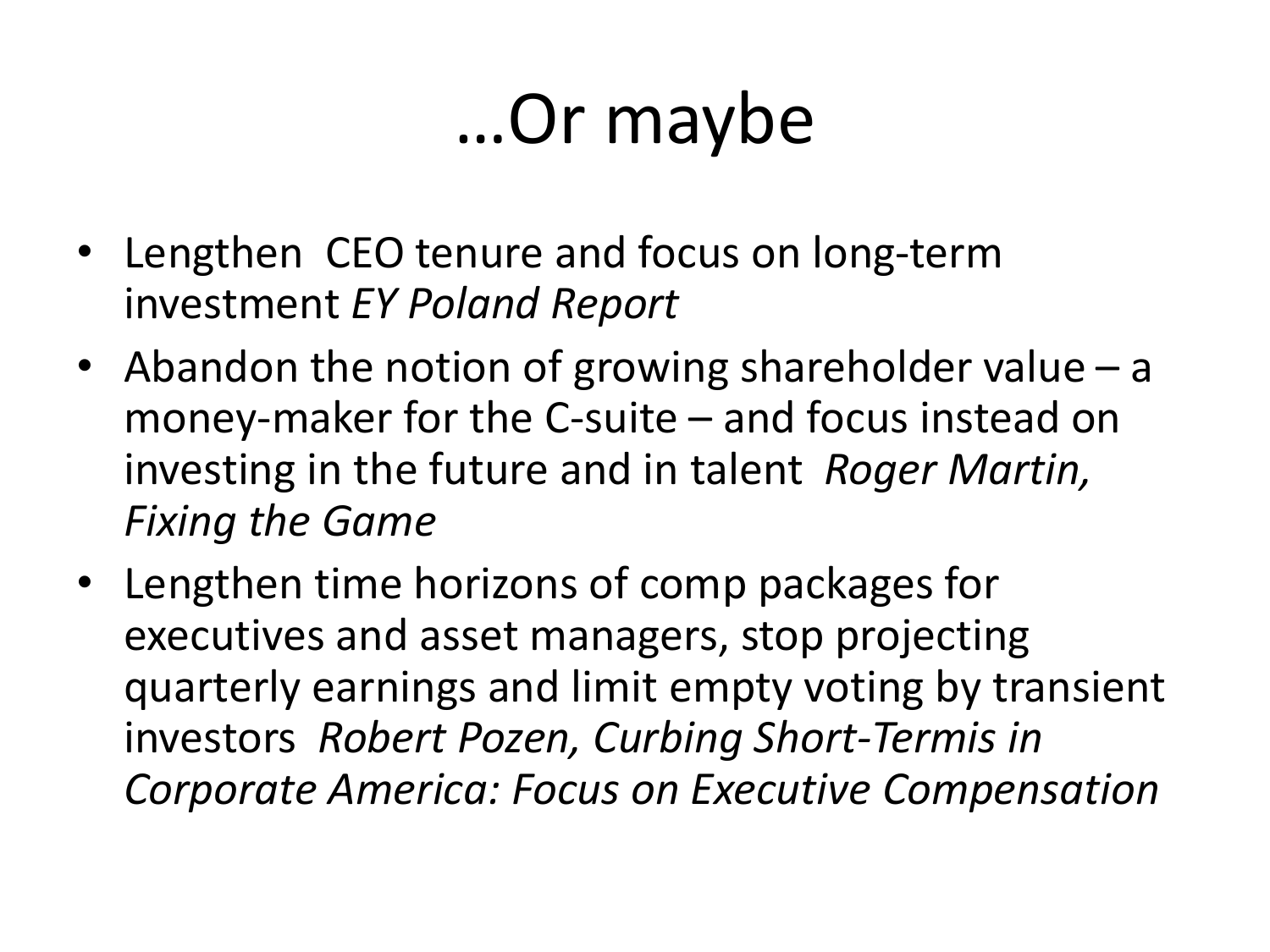## How can compensation tools help?

- Lengthen time horizon of performance plans
- Stick with consistent performance measures companies with consistent measures 5+ years outperformed peers
- Choose the right measures

#### *IF YOU CAN FIGURE OUT WHICH ONES THEY ARE!*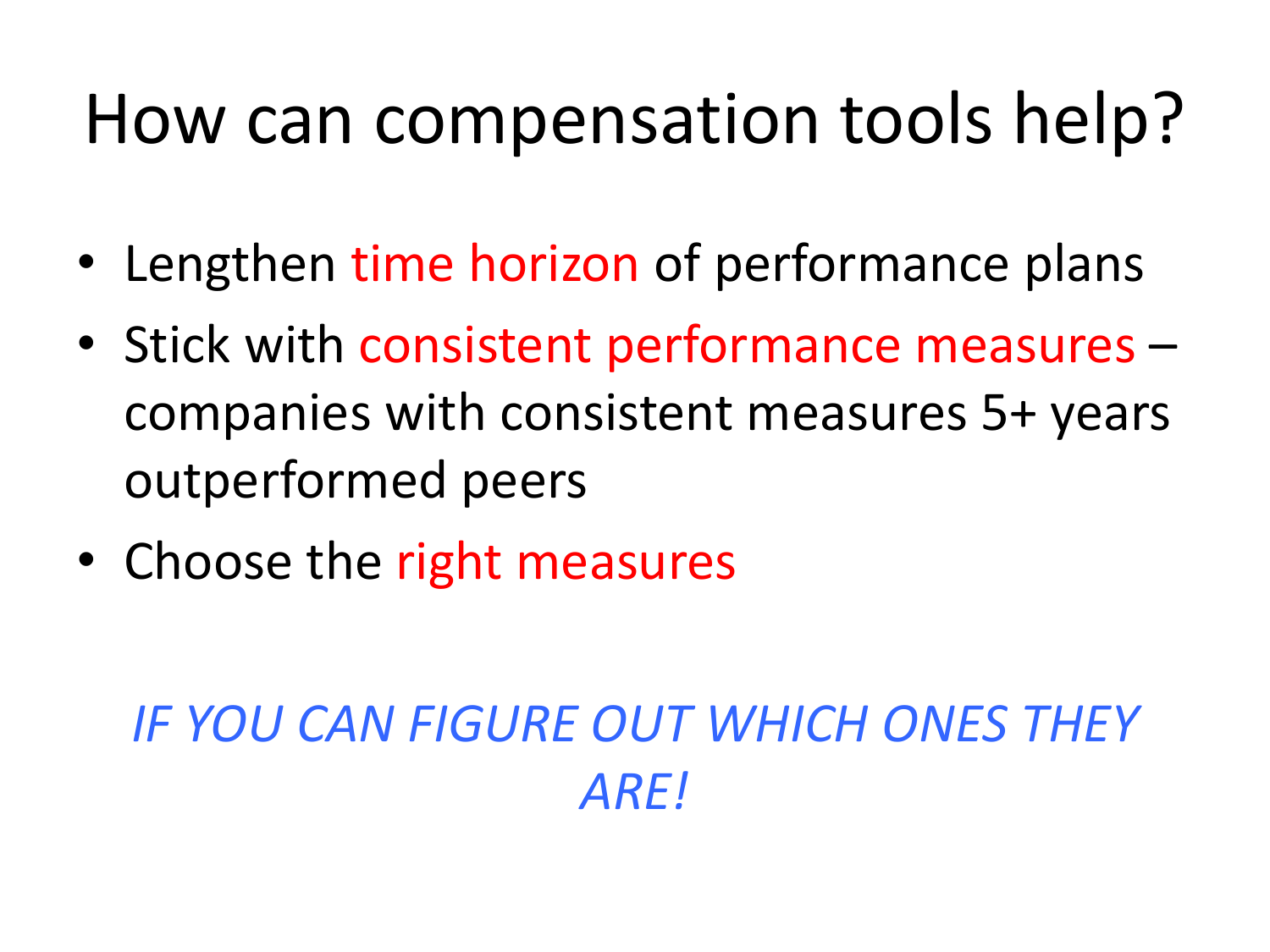# TSR?

- Dodd Frank proposed pay vs performance disclosure. 5-year table showing actual pay for CEO/NEOs compared to SCT data and cumulative TSR of company/peer group.
- Critical ISS measure
- BUT abundant research suggests limited value in motivating executives, rewards volatility rather then performance, low correlation with strong returns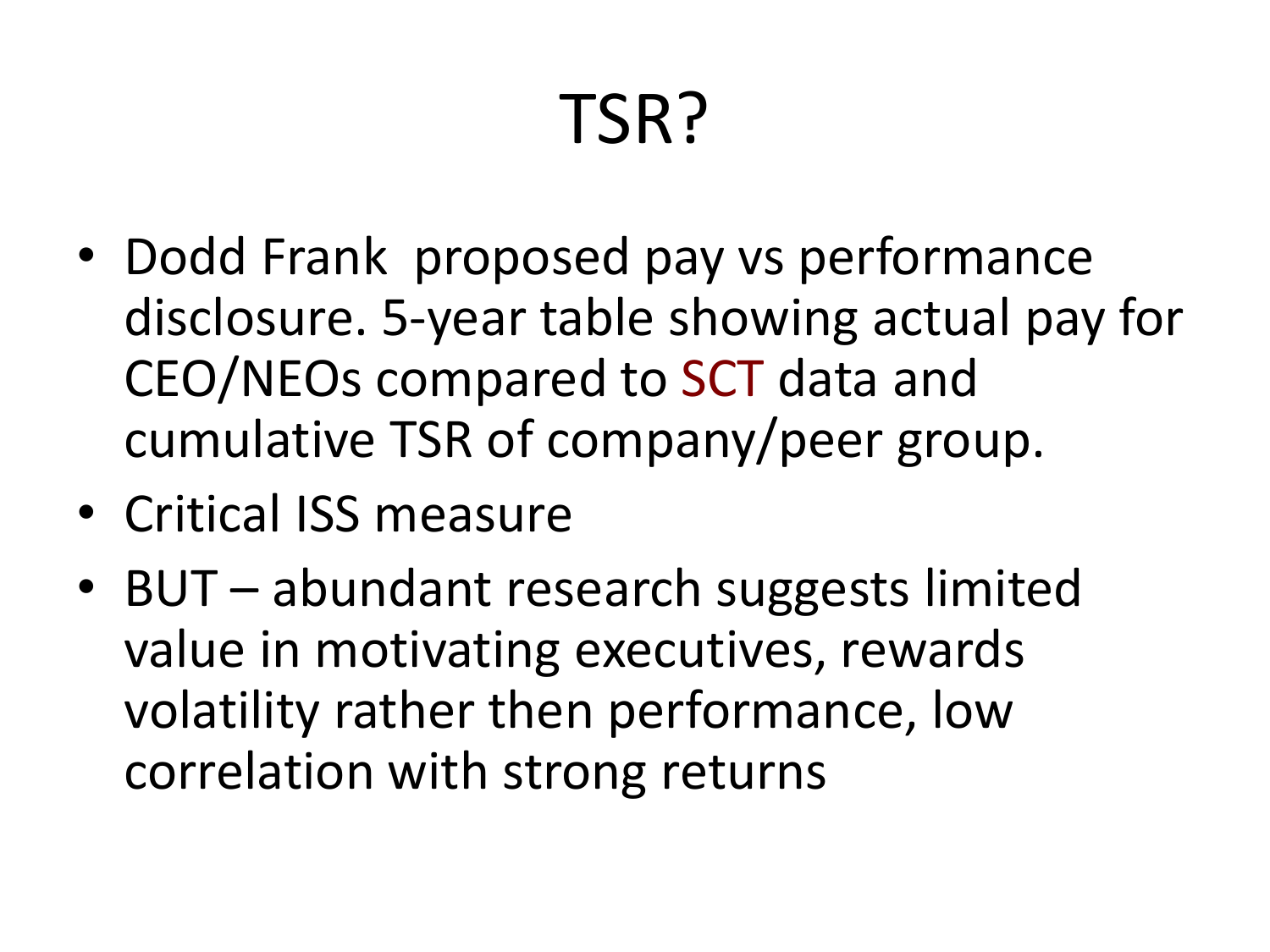## EPS?

- Research suggest EPS more strongly related to strong TSR and relative TSR or capital efficiency measures
- BUT EPS can be distorted by accounting changes, mergers and acquisitions; disregards debt and leverage; and has been shown to be relatively vulnerable to management manipulation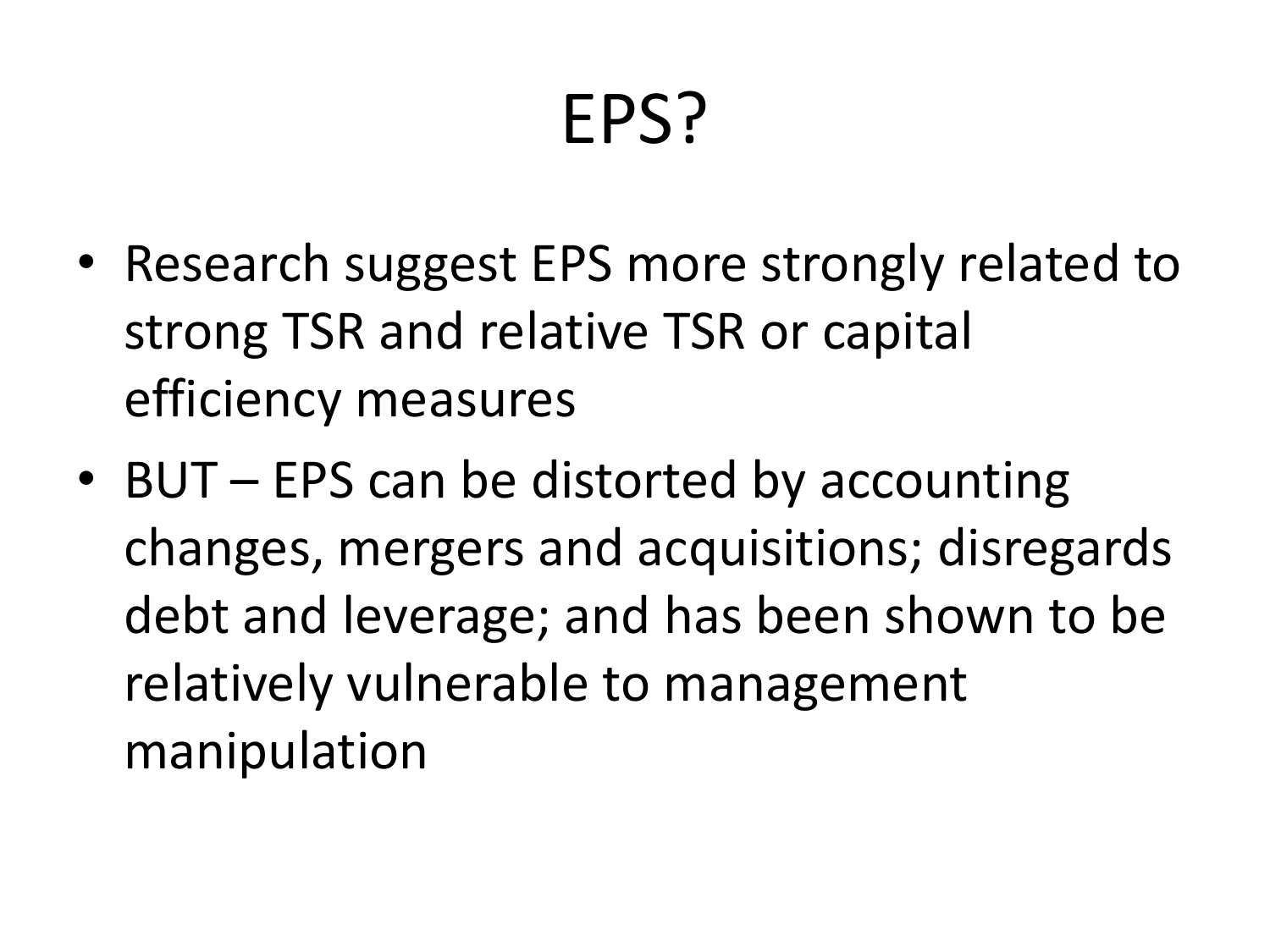### What's left? A combination of measures

- Growth plus capital efficiency (e.g., ROIC) *Greg Arnold & Barry Sullivan, Semler Brossy*
- Capital efficiency plus EPS –*James Reda & David Schmidt, FEI Daily*

### PLUS

• Longer time horizons on incentive plans, more deferred cash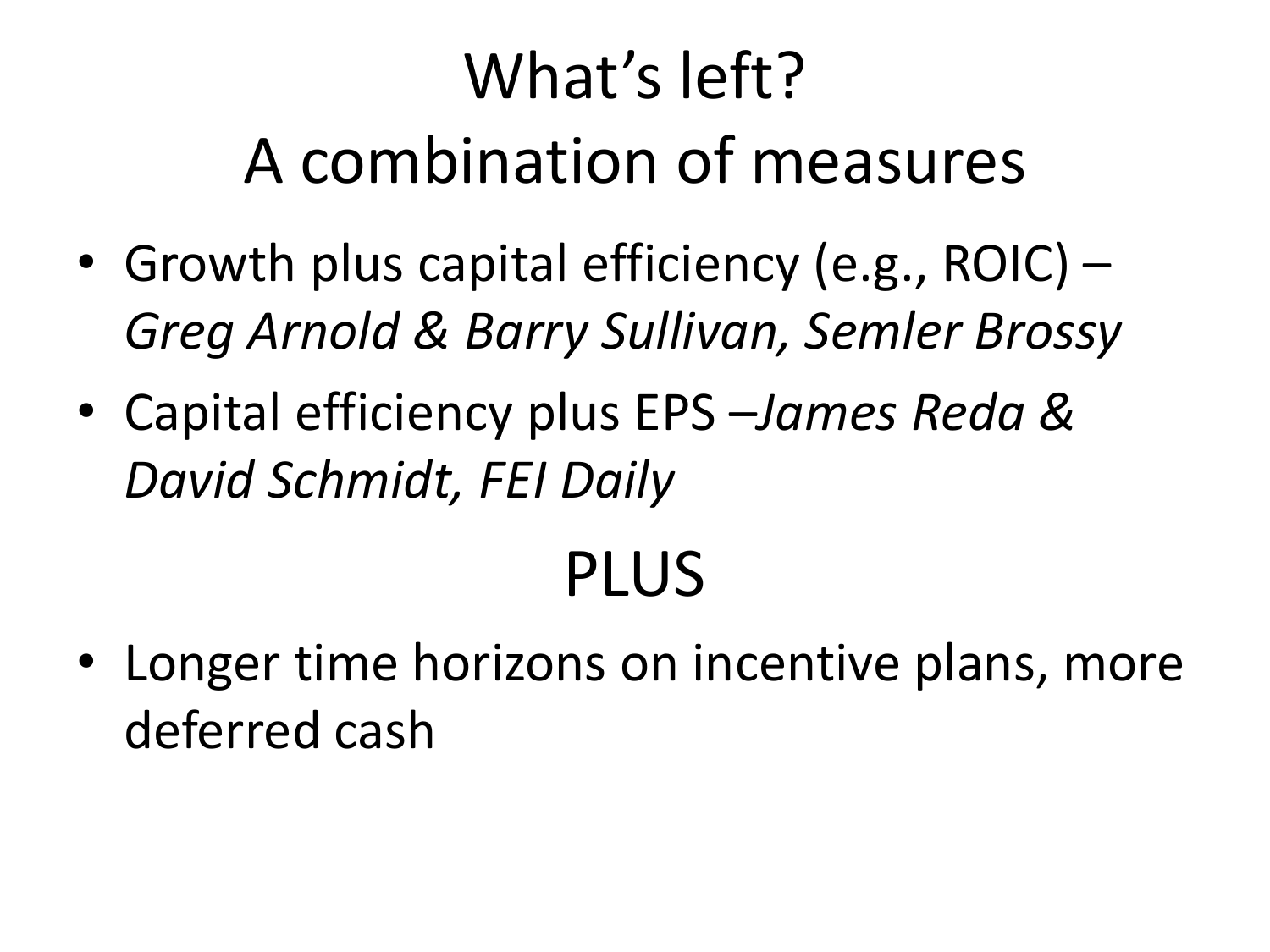## Board Role

- Set metrics, measures and duration of incentive plans that support longer term behavior
- Support management to develop sound longterm strategy that drives value
- Challenge management to articulate powerfully the strategic rationale and communicate regularly with key shareholders
- Avoid constant focus on the share price and help CEO balance short term pressures against investment in the longer term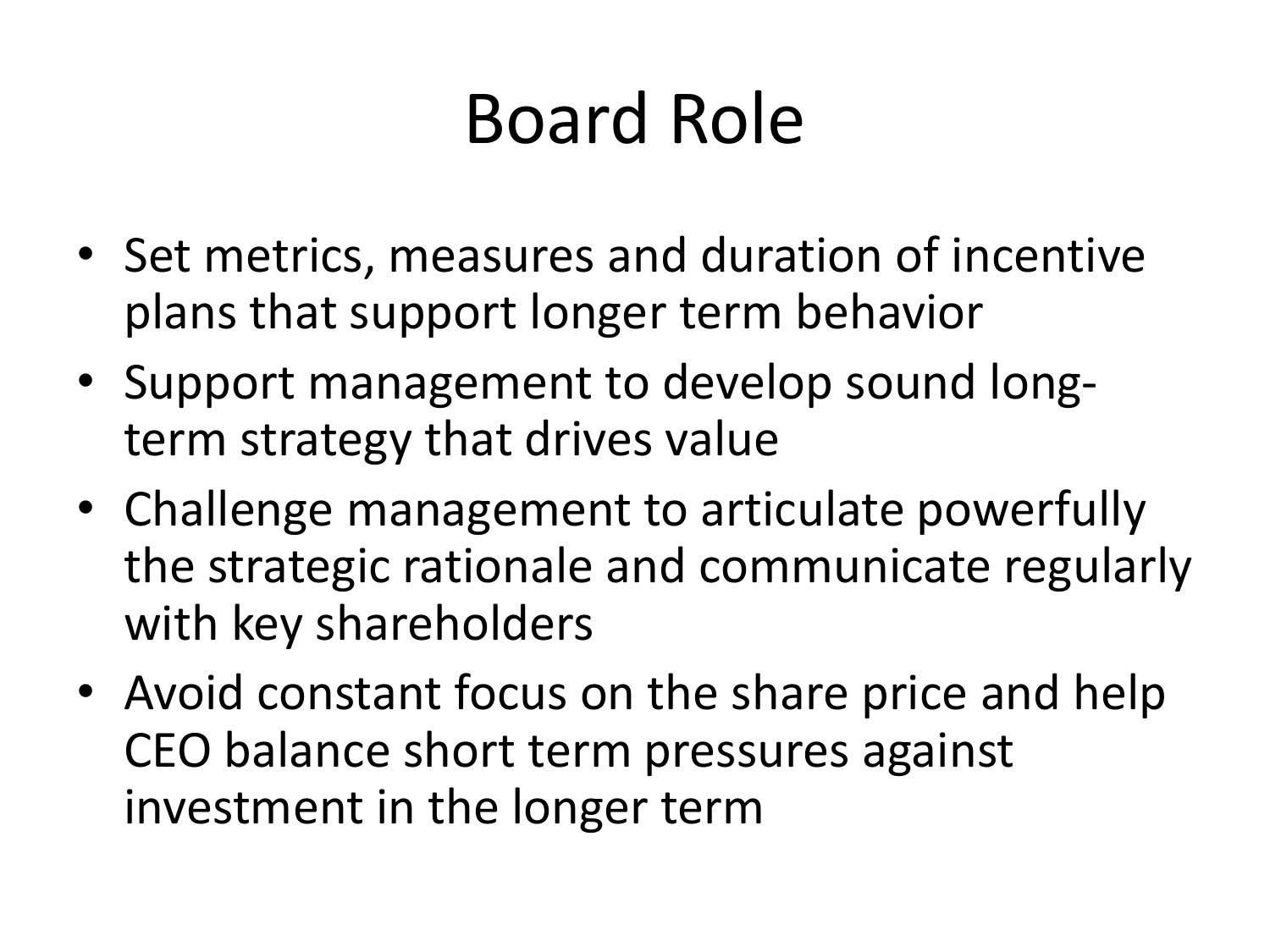### Beyond compensation…

- Growing coalition of leaders is calling for a more holistic approach
- Aspen Institute Business & Society Program has called for:
	- Market incentives that encourage patient capital
	- Aligning interests of financial intermediaries and investors
	- Strengthening investor disclosures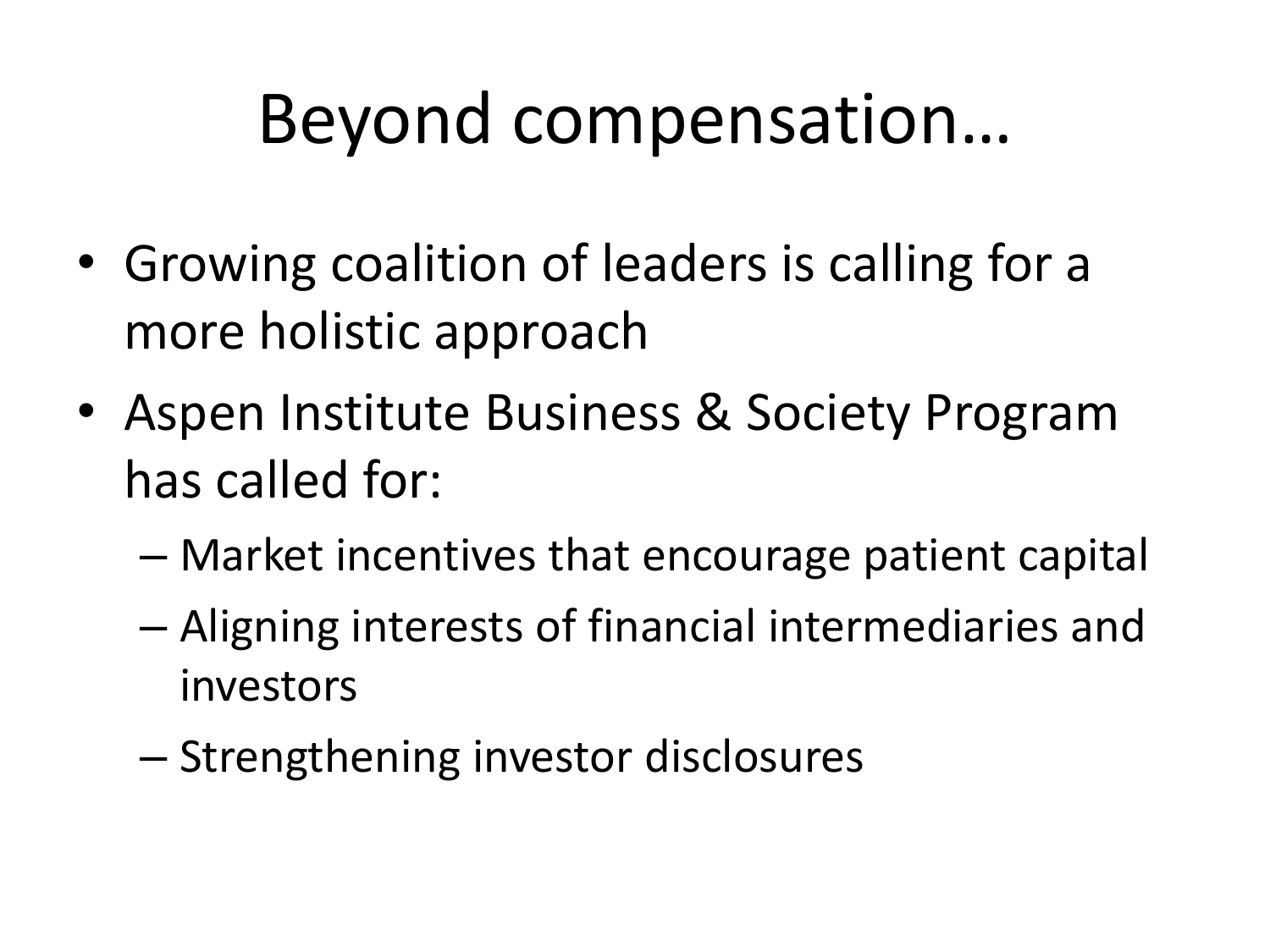- Redefining corporate purpose support policies that move away from purely shareholder-centric primacy
	- Gear comp to longer term
	- Measure and monetize abstract matters to balance share price
	- Simplify tax code
	- Focus on clear mission and alignment with strategy
	- Foster transparency and shift tone of communications
	- Increase employees' role in decision-making
	- Make leadership attraction and training a priority
	- Make reputation a higher priority, measure and track it
	- Explore new ways of forming corporations
	- Attach different rights to long vs short-term shareholders